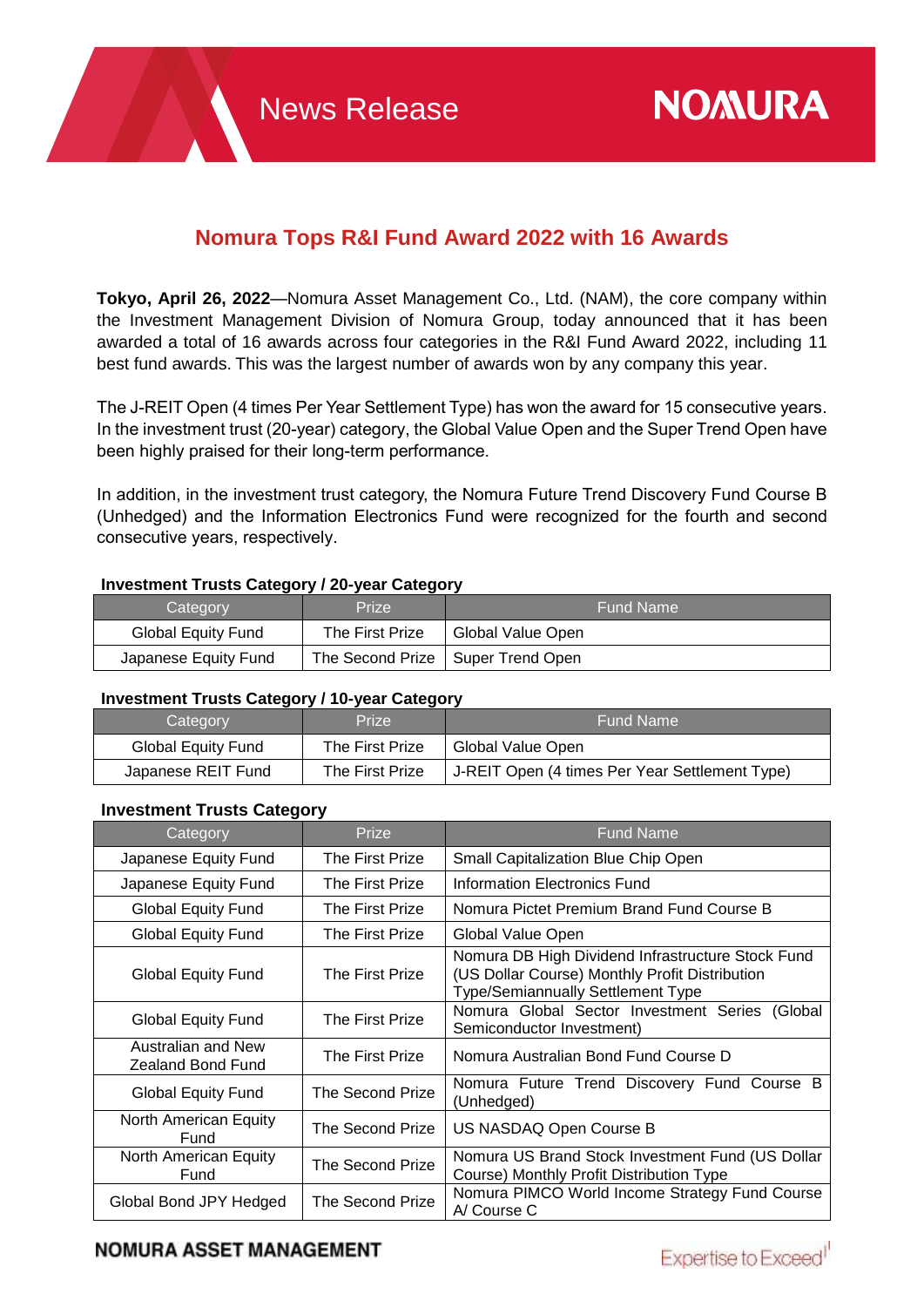### **iDeCo & DC Category**

| Category                  | Prize           | <b>Fund Name</b>     |
|---------------------------|-----------------|----------------------|
| <b>Global Equity Fund</b> | The First Prize | Global Value Open DC |

### Nomura remains committed to providing products and services that meet clients' needs.

ends

#### Nomura

Nomura is a global financial services group with an integrated network spanning over 30 countries and regions. By connecting markets East & West, Nomura services the needs of individuals, institutions, corporates and governments through its three business divisions: Retail, Wholesale (Global Markets and Investment Banking), and Investment Management. Founded in 1925, the firm is built on a tradition of disciplined entrepreneurship, serving clients with creative solutions and considered thought leadership. For further information about Nomura, visit [www.nomura.com.](https://www.nomura.com/)

#### **About the R&I Fund Award**

The R&I Fund Award is presented to provide reference information based on the past data R&I believes to be reliable (however, its accuracy and completeness are not guaranteed by R&I) and is not intended to recommend the purchase, sale or holding of particular products or guarantee their future performance. The Award is not the Credit Rating Business, but one of the Other Lines of Business (business excluding Credit Rating Business and also excluding the Ancillary Businesses) as set forth in Article 299, paragraph (1),item(xxviii)of the Cabinet Office Ordinance on Financial Instruments Business, etc. With respect to such business, relevant laws and regulations require measures to be implemented so that activities pertaining to such business would not unreasonably affect the Credit Rating Activities. Intellectual property rights including copyright and all other rights in this Award are the sole property of R&I, and any unauthorized copying, reproduction and so forth are prohibited. The Award for "Investment Trusts/Aggregate Category" is based on the average performance of the relevant funds of a fund manager, and does not indicate the excellent performance of all individual funds of the manager.

#### **Disclaimer of Nomura Asset Management**

The contents of this material are based on an English translation of a Japanese announcement made on April 26, 2022 by Nomura Asset Management Co., Ltd. Whilst every effort has been made to translate the Japanese document into English, the accuracy and correctness of this translation are not guaranteed, therefore please refer to the original Japanese document.

All information contained in this document is based on the fact prior to the preparation of this document and may be subject to change without notice. Nothing in this document suggests or warrants future investment performance or return.

Please note that the information contained in this document is for reference purposes only and does not constitute an offer to sell or the solicitation of an offer to buy securities by Nomura Asset Management Co., Ltd. to any person in Japan and does not constitute a distribution, an offer to sell or the solicitation of an offer to buy any securities or provide any services in any jurisdiction in which such distribution or offer is not authorized.

Furthermore, none of the shares of the Fund have been or will be registered under the United States Securities Act of 1933, as amended ("1933 Act"), or under the securities laws of any state or political subdivision of the United States of America or any of its territories, possessions or other areas subject to its jurisdiction including the Commonwealth of Puerto Rico (the "United States"). The Fund has not been and will not be registered under the United States Investment Company Act of 1940, as amended, nor under any other US federal laws.

Accordingly, the information in this document is not made or directed to any person in the United States and under no circumstance shall the provision of the information on this document be deemed to constitute an

## **NOMURA ASSET MANAGEMENT**